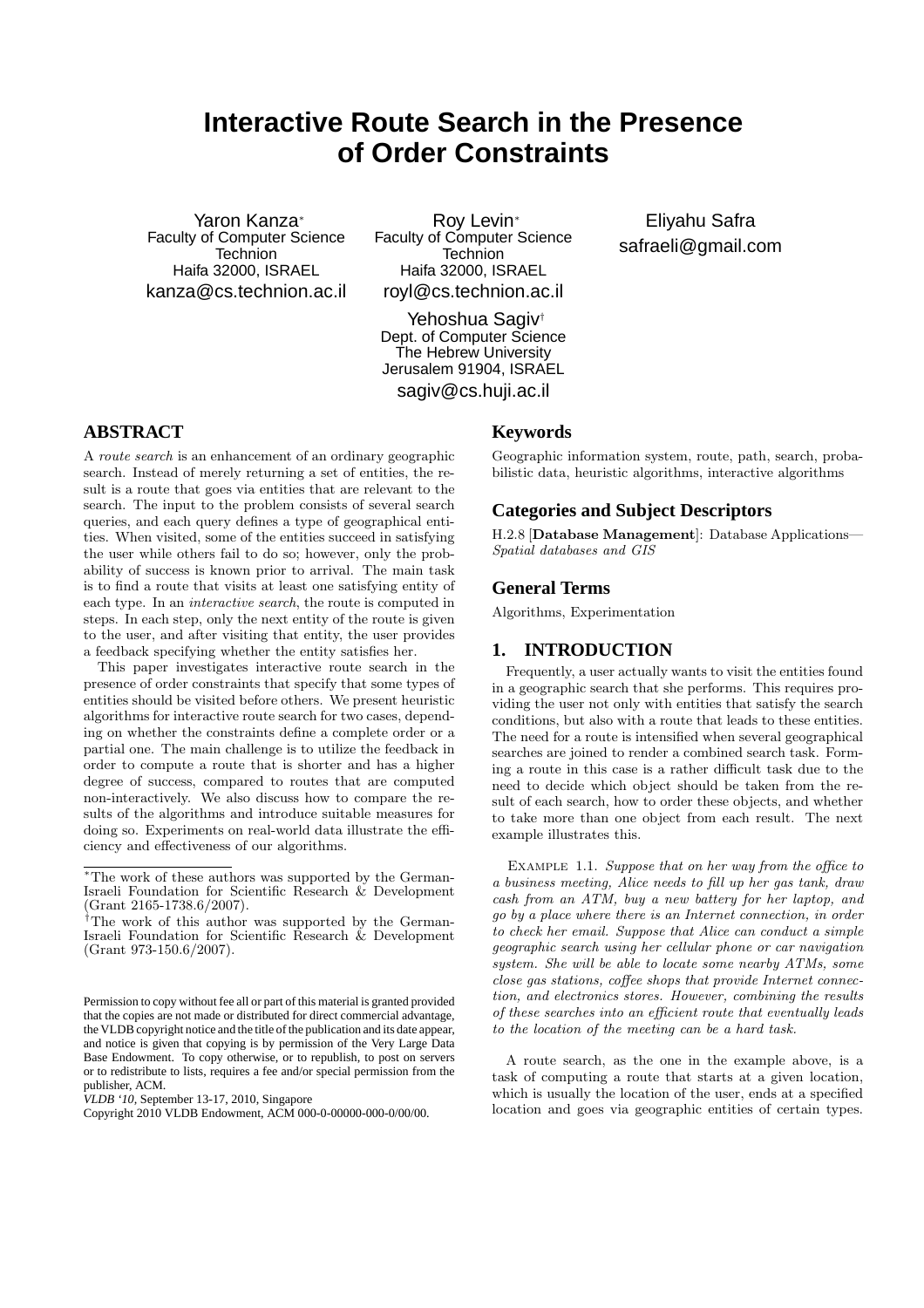The geographic entities are considered as the user needs and are specified by search queries.

One of the difficulties when computing a route is dealing with *uncertainty*, namely, entities that are returned by the search queries, but actually do not satisfy the user needs. In the example above, Alice may find an electronics store that is located near the place of the meeting. Yet, upon arrival at the store, she may discover that the store does not have the specific battery she needs. She may also find out that on her way, she passed close to some other electronics stores; however, now there is no such store near her and she needs to lengthen her travel or go back to a place she already visited.

For dealing with uncertainty caused by entities that do not satisfy the user needs, we use a probabilistic model. In this type of model, each object has a probability of success which is the probability that the entity will satisfy the user needs. The probabilities can be generated from collected statistics. Such statistics, for instance, may show that most of the people who search for an ATM are satisfied with the result of the search. In this case, ATMs will receive high probabilities. The statistics may show that in only 80 percent of the cases, people who search for a restaurant eventually order food in some restaurant that has been discovered in the search. In such a case, a restaurant entity will receive a probability of 0.8. User profiling can be used for adjusting the probabilities to specific users. For instance, the economic status of a user may increase the probability of some restaurants and decrease the probability of others.

When computing a route over probabilistic data, there are two conflicting goals. One goal is that the route will be as short as possible. The other goal is that the route will go via objects that have the highest possible probabilities of satisfying the user needs. Semantics and algorithms for route search over probabilistic data were studied in a previous work [5]. This paper deals with interactive route search.

In an interactive route search, initially the user poses a route-search query; however, instead of providing to the user just one complete and unchanging route, the system creates the route gradually while interacting with the user. In each step, the system provides the next geographical entity on the route. The user goes to the entity and provides to the system feedback on whether the entity has satisfied her. The feedback is used when computing the rest of the route. Note that in this approach, the system can also present to the user a complete planned route, and modify the presented route whenever a feedback that changes the plan is received.

Example 1.2. Consider the search task of Example 1.1. Suppose that the first entity Alice receives is a nearby Internet Cafe. Alice will go to the place and will provide a feedback to the system on whether she has been able to read her email. If the answer is positive, the rest of the route does not need to visit an Internet Cafe. If the answer is negative, the computation of the route continues and is required to satisfy the need for going by a place that provides Internet connection.

For probabilistic datasets, computing routes iteratively can produce shorter routes than non-interactive evaluation. For instance, if a route goes via an entity of type  $T$  and the entity satisfies the user, there is no need to go by other entities of T. In the non-interactive approach, for comparison, it may be required to plan a route that goes via several entities of type T so that if one fails, another one will succeed. Thus, the iterative approach can shorten the length of the produced route.

Computing a route as short as possible, over a probabilistic dataset, is a difficult task. In the non-interactive case, the problem is NP-hard [5]. The interactive case is difficult as well for the following reason. For each entity it is required to consider the consequences of a success in satisfying the user and a failure to do so. Thus, although a single object is chosen in each step, the choice can be affected by an exponential number of scenarios.

Order constraints are used for specifying the order by which some types of entities should be visited. For instance, in the scenario of Example 1.1, Alice may need to visit an ATM and an electronics store before going to an Internet Cafe. The order constraints may define a complete order that specifies for each pair of types which one should be visited first. It may also define a partial order that specifies the visit order for some pairs of types, but does not specify it for the others.

In the presence of order constraints, the route-search algorithms need to guarantee that the objects are visited in an order that satisfies the constraints. Thus, the constraints are an additional factor that makes it harder to devise algorithms for route search. The case of a partial order is more difficult to handle, because one has to consider all the complete orders that are consistent with the given partial order. In the case of a complete order, there is just one order to consider and that makes the problem conceptually and computationally easier.

The main contributions of this paper are in formally defining the problem of interactive route search in the presence of order constraints, presenting interactive algorithms for route-search queries in the presence of order constraints, and comparing the efficiency and effectiveness of the algorithms experimentally and analytically.

### **2. RELATED WORK**

Earlier works on route-search queries dealt either with non-probabilistic datasets (e.g., [1, 3, 7, 8, 9]), or with the non-interactive version of the problem (e.g., [5, 6]). Those results cannot be used to solve the interactive route-search problem that we address in this paper, since they are not designed to take user feedback into account.

Recently, interactive route search over probabilistic data has been introduced and investigated in [4]. There is a fundamental difference between [4] and this paper. The algorithms presented in [4] do not deal with order constraints and cannot be easily modified to do so efficiently and effectively. The reason for this is that when examining potential routes, it is required to consider only routes that satisfy the order constraints. However, doing that is intricate, because considering an exponential number of routes and discarding routes that do not satisfy the order constraints is inefficient. Computing a route regardless of the constraints and skipping entities, if visiting them violates some order constraint, is not effective. Hence, new algorithms should be devised for route search in the presence of order constraints.

Moreover, we take advantage of the fact that the query size is small. That is, the user has to visit a small number of destinations; however, the number of objects that could potentially satisfy the user is large. Thus, we assume that the query size is bounded, and we develop algorithms that perform a comprehensive global search, as opposed to the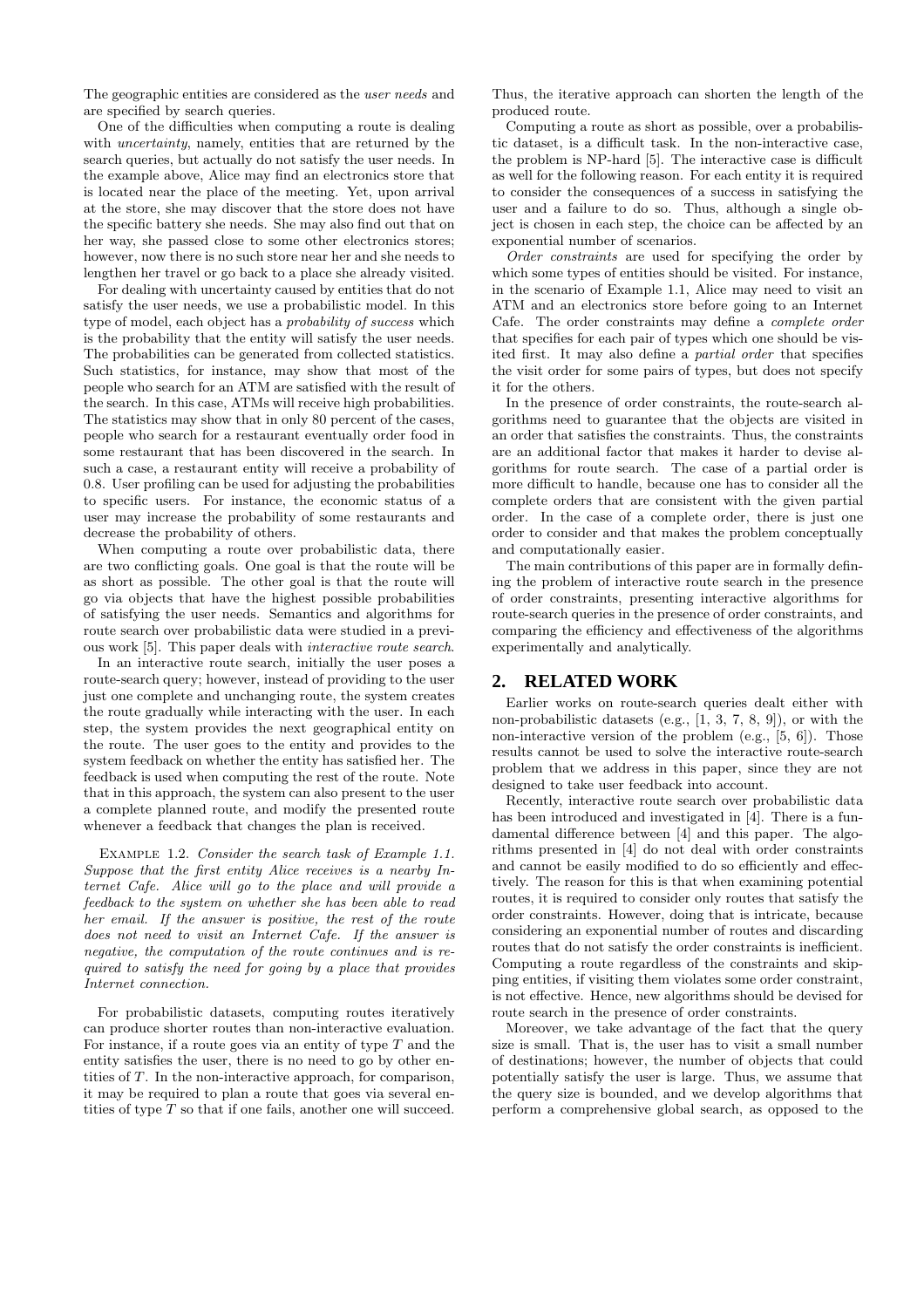greedy local-search algorithms of [4]. Since the algorithms of this paper are more exhaustive than those of [4], they are more effective, even for queries without order constraints.

## **3. PROBABILISTIC ROUTE SEARCH**

In this section, we present our framework, we formally define the concept of interactive route search, and we explain how order constraints affect route-search queries.

### **3.1 Geo-spatial Datasets**

A *geo-spatial dataset* consists of a collection  $O$  of geospatial objects and a graph  $G$  of a road network that connects the objects. Each object represents a real-world geographical entity and its location is the same as that of the entity. In the sequel, "object" and "entity" are synonyms, although technically an object is a representation of a realworld entity.

Each edge in the graph  $G$  represents a segment of a realworld road and it has a length. The length of an edge is the length of the road segment it represents. That is, an edge with length  $\ell$  between two objects  $o_1$  and  $o_2$  represents a real-world road with length  $\ell$  connecting  $o_1$  and  $o_2$ . We use  $length(o_1, o_2)$  to denote the length of this edge.

A path in  $G$  from node  $o_1$  to node  $o_2$  is a sequence of nodes  $o_1, o_2, \ldots, o_m$ , such that every two adjacent nodes  $o_i$  and  $o_{i+1}$  are connected by an edge of G. The length of the path is the sum of the lengths of its edges, namely,  $\sum_{i=1}^{m-1} length(o_i, o_{i+1})$ . The *distance* between two objects of and  $o'$  is the length of the shortest path that connects them. We denote this distance by  $dist(o, o')$ .

### **3.2 Search Queries**

Users employ *search queries* to specify the entities that they would like to visit. In this paper, we assume that a search query is just a set of keywords, but other alternatives are also possible. The result of a search query is represented as a probabilistic dataset, namely, each object is assigned a value  $0 \leq p \leq 1$ , called *probability of success* (or *probability*, for short). The probability of an object  $o$  specifies what is the likelihood that o represents an entity that actually satisfies the user's needs. The task of assigning probabilities to objects is beyond the scope of this paper.

### **3.3 Route-Search Queries**

Route-search queries are generated by combining several search queries that specify different types of entities through which the route should go. We use  $Q$  (typically with a subscript) to denote a search query. We denote by  $Q$  a collection of several search queries that together constitute one component of a route-search query, as we explain later.

An *order constraint* on a route-search query  $Q$  is a pair  $(Q_1, Q_2)$ , where  $Q_1$  and  $Q_2$  are distinct queries of  $Q$ . Intuitively, this pair specifies that the user must visit a satisfying entity of the answer to  $Q_1$  prior to arriving at an entity of the answer to  $Q_2$ . Users can add order constraints to a route-search query by specifying a set of such pairs.

Let  $C$  be a set of order constraints over  $\mathcal{Q}$ . The precedence *graph*, denoted by  $G_C$ , is a directed graph whose nodes are the search queries of Q and whose directed edges are the pairs of  $C$ . When there is a path in  $G_C$  from some query  $Q_1$ to a query  $Q_2$ , we say that  $Q_1$  precedes  $Q_2$  and we denote this by  $Q_1 \prec Q_2$ . We say that C is a *valid* set of constraints if  $G_C$  is acyclic. It is easy to see that when there is a cycle in  $G_C$ , it is impossible to satisfy all the order constraints, because there are two queries such that each one should precede the other.

We say that  $G_C$  defines a *complete order* over  $Q$  if it contains a Hamiltonian path, that is, a directed path that goes via all the elements of  $Q$ . Otherwise, we say that  $G_C$ defines a partial order.

In a route-search query, the user specifies a start location s, a target location t, a set  $Q$  of search queries, and a valid set C of order constraints. Hence, we represent a route-search query as a 4-tuple  $R = (s, t, Q, C)$ .

Example 3.1. Consider again Example 1.1. A suitable route-search query for Alice should include (1) the location s of her office, (2) the location t where the meeting should be held, and (3) the following four search queries:  $Q_1 =$ {gas station},  $Q_2 = \{ATM\}$ ,  $Q_3 = \{$  laptop battery}, and  $Q_4 = \{Internet\;\;Cafe\}.$  The order constraints  $(Q_2, Q_4)$  and  $(Q_3, Q_4)$  specify that Alice should visit an ATM and an electronics store before going to the Internet Cafe. Note that there is no order constraint that involves  $Q_1$ , which means that a gas station can be located anywhere on the route.

Consider a route-search query  $R = (s, t, Q, C)$ , where Q is the set  $\{Q_1, \ldots, Q_m\}$  of search queries. The answer set (or result) of  $Q_i$ , denoted by  $A_i$ , comprises the objects of the database that are relevant to  $Q_i$ . For simplicity, we assume that the answer sets  $A_1, \ldots, A_m$  are pairwise disjoint.<sup>1</sup> Namely, distinct search queries of  $Q$  refer to different types of objects. For example, one search query is about hotels, another is concerning restaurants, etc. A pre-answer to R is a sequence  $s, o_1, \ldots, o_k, t$  that starts at s, ends at t and goes via objects of the results  $A_1, \ldots, A_m$ , such that every  $A_i$  has at least one object in the sequence. The objects are visited in an order that conforms to the constraints of C. That is, for all  $o_{i_1}$  and  $o_{i_2}$ , where  $i_1 < i_2$ , it holds that if  $o_{i_1}$ belongs to  $A_{j_1}$  and  $o_{i_2}$  belongs to  $A_{j_2}$ , then  $Q_{j_2}$  does not precede  $Q_{j_1}$  (i.e., in  $G_C$  there is no path from  $Q_{j_2}$  to  $Q_{j_1}$ , so  $Q_{j_2} \nless Q_{j_1}$ ).

The length of the route is the sum of the distances between consecutive objects, that is,

 $dist(s, o_1) + \sum_{i=1}^{k-1} dist(o_i, o_{i+1}) + dist(o_k, t)$ .

# **3.4 Interactive Search**

Answering route-search queries is traditionally done by computing a complete route, from  $s$  to  $t$ , that has a high probability-of-success and a short length [5]. An interactive search is different from the traditional approach in the following aspect. After visiting an entity, the user provides a feedback on whether the entity actually satisfies the corresponding search query, and only then does the system determine the next entity to be visited. In other words, instead of computing a complete route in advance, the route is computed incrementally. At each step, the system provides to the user a single object, which is the next object on the route. After visiting the geographical entity that corresponds to the object, the user sends to the system information on whether the entity satisfies her needs, and this feedback affects the computation of the following objects on the route. Alternatively, the system may give to the user a complete route (that visits relevant objects of the search

<sup>&</sup>lt;sup>1</sup>When an object appears in  $k$  different answer sets, we can consider it as k distinct objects having a shared location.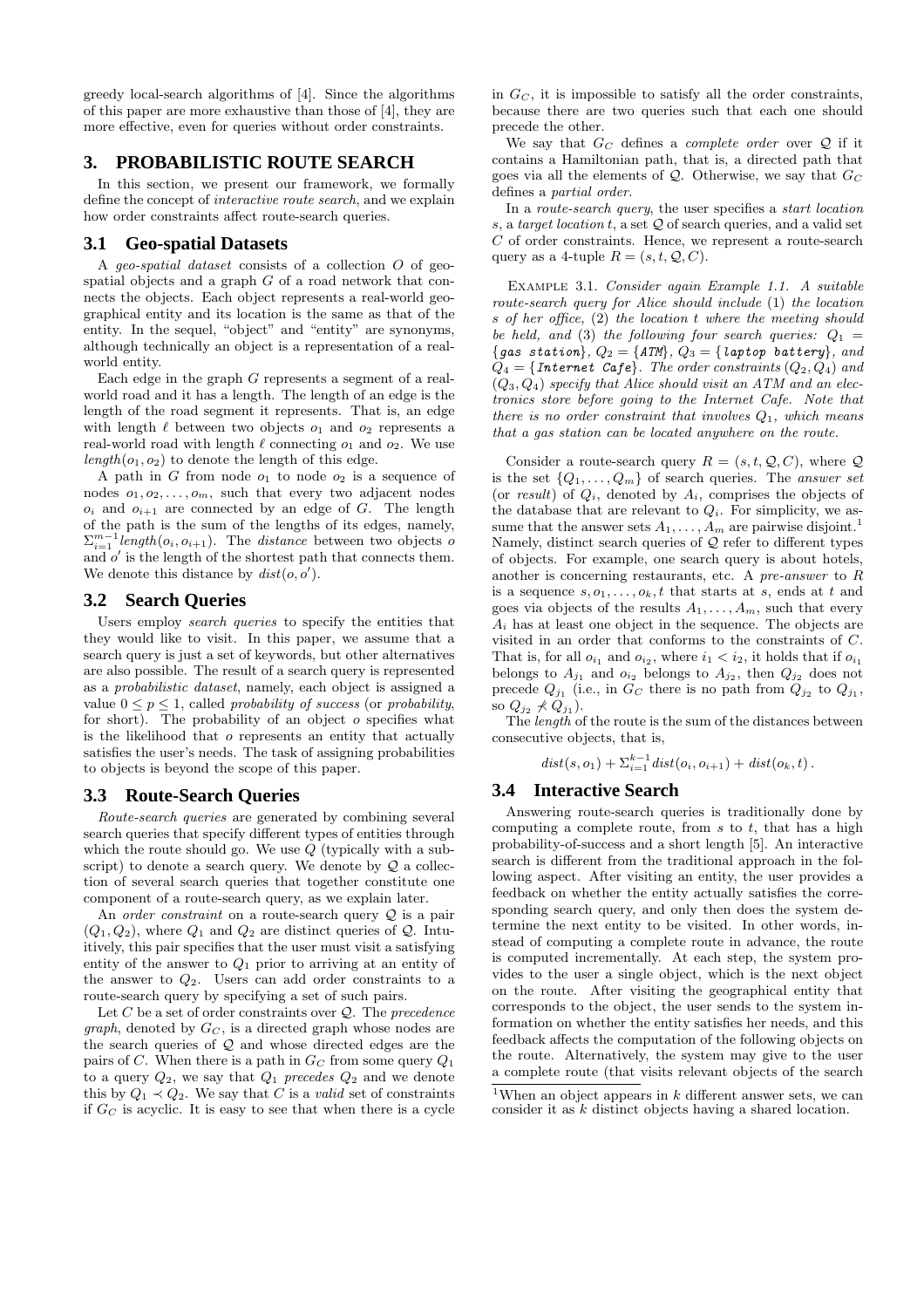queries that still have to be satisfied). The system may change this route when the feedback warrants doing so.

The computation of the route is influenced by the order constraints. When the user visits an entity that meets her needs, the corresponding search query is deemed satisfied. In each step, the user can visit an entity only if the corresponding object  $o$  is an answer to a search query  $Q_i$ , such that all the queries that precede  $Q_i$  have already been satisfied. When all the queries have been satisfied, the user goes to the target location  $t$  and the search ends. Recall that when there are  $m$  search queries in  $Q$ , there is a need to visit exactly m entities that satisfy the user.

Note that if all the objects of some answer set  $A_i$  have already been visited, and none has satisfied the user, then R cannot be satisfied. In this case, a failure message should be sent to the user and a new search should be initiated.

Our goal is to develop algorithms for interactive route search that compute routes that are as short as possible.

### **4. ALGORITHMS**

In this section, we describe interactive algorithms for route search. Each algorithm has two versions: one is for queries whose constraints define a complete order, and the second version is for queries whose constraints define a partial order. All the algorithms operate over the objects in the answer sets  $A_1, \ldots, A_m$  of the search queries of  $\mathcal{Q}$ , and they compute a route by iteratively increasing a partial sequence  $\sigma$ . Initially, the partial sequence comprises only the start location, namely,  $\sigma = s$ . On each iteration, the algorithms provide to the user the next object  $o_k$  to be visited; thus,  $o_k$  is added at the end of  $\sigma$ . When arriving at  $o_k$ , the user provides a feedback regarding whether  $o_k$  actually satisfies the corresponding search query (i.e., the query  $Q_i$ , such that  $o_k \in A_i$ ). The feedback determines whether the objects of  $A_i$  are still relevant to the search and whether  $Q_i$  is satisfied.

For each object *o* in the sequence  $\sigma$ , we denote by *o-sat(o)* the feedback received for o. When this feedback is true, it means that the object satisfies the corresponding search query. Otherwise (i.e., in the case of a false feedback), the object does not satisfy the query.

On each iteration, an object is chosen from the answers to the queries that have not yet been satisfied. Next, we formally define the set from which the object is chosen. Consider a route-search query  $R = (s, t, Q, C)$ , where  $Q =$  $Q_1, \ldots, Q_m$ . Let  $\sigma = s, o_1, \ldots, o_k$  be the partial sequence computed so far. The unsatisfied queries of R are all the queries  $Q_i$ , such that  $\sigma$  has no object that satisfies  $Q_i$ . In other words, we use  $q\text{-}unsat_R(\sigma)$  to denote the set of these queries and define  $q\text{-}unsat_R(\sigma) = \{Q_i \mid Q_i \in \mathcal{Q} \text{ and } \neg \exists o(o \in \mathcal{Q})\}$  $\sigma \wedge \sigma \in A_i \wedge \sigma$ -sat $(\sigma)$ }, where  $A_i$  is the answer set for  $Q_i$ .

In each iteration, the sequence  $\sigma$  is extended by providing to the user the next object of the route. The added object is chosen from a set of candidate objects. This set, denoted candidates<sub>R</sub>( $\sigma$ ), consists of all objects o, such that o has not yet been visited and its addition to  $\sigma$  complies with the order constraints. When computing the set of candidate objects, we use the precedence graph  $G_C$  that is generated from the order constraints C. Let  $G_{unsat}$  be the induced subgraph of  $G_C$  w.r.t. the unsatisfied queries of  $q\text{-}unsat_R(\sigma)$ . That is,  $G_{unsat}$  is obtained from  $G_C$  by removing all the satisfied queries and their incident edges. Let  $\mathcal{Q}_0$  be the set of nodes of  $G_{unsat}$  with no incoming edges (i.e., queries that have no preceding query in  $G_{unsat}$ ). Then,  $o$  is a candidate

object if  $o$  does not appear in  $\sigma$  and is an answer to some query of  $\mathcal{Q}_0$ . In Appendix G, we show how to use an index to reduce the number of candidate objects, for efficiency reasons. When  $\mathcal{Q}_0$  is the empty set, all the queries have been satisfied (i.e.,  $q\text{-}unsat_R(\sigma) = \emptyset$ ) and the route must continue to the end location  $t$ . If there is no candidate object and  $\mathcal{Q}_0$  is not empty, then the route-search query R cannot be satisfied. Note that when C defines a complete order on  $\mathcal{Q}$ , then in each iteration (except for the last one where  $\mathcal{Q}_0$ is empty),  $\mathcal{Q}_0$  contains exactly one query, and thus all the candidate objects are answers to the same query.

### **4.1 Greedy Algorithms**

The *naive greedy heuristic* is a simple method that serves as our baseline; namely, more elaborate algorithms will be compared to it. In each iteration, this heuristic chooses the candidate object that is closest to the current location l.

The naive greedy heuristic is simple and efficient. However, it suffers from the drawback of ignoring the location of the target  $t$ . Consequently, it may compute a route that drifts far away from  $t$  and is unnecessarily long. The *oriented* greedy heuristic is aimed at solving this problem by choosing the next object  $o'$  so that it will be near the current location as well as close to the straight line from  $s$  to  $t$ . Since the greedy algorithms are simple, and the greedy approach is not novel, we specify their details in the appendix.

### **4.2 Optimistic Approach**

The main weakness of the greedy approach is that in each step it employs a local search, i.e., it chooses the next object o ′ without taking into account the length of the route from  $o'$  to  $t$ . A more thorough algorithm should consider in each step the overall length of a route that starts at the current location, passes through objects that satisfy the remaining search queries and ends at  $t$ . The *optimistic approach* does that by computing at each iteration a complete route with respect to the search queries that still have to be satisfied. We now describe how it works.

The algorithm computes the shortest pre-answer, that is, as short a route as possible from the start location to the end location via one object from each answer set  $A_1, \ldots, A_m$ . The user follows this route till an object fails to satisfy its corresponding search query. When that happens, the algorithm finds the set of yet unsatisfied queries  $\mathcal{Q}_u \subseteq \mathcal{Q}$  and computes a new route, from the current location to  $t$ , that goes via one object of each  $A_i \in \mathcal{A}_u$ , where  $\mathcal{A}_u$  are the answers to the unsatisfied queries  $\mathcal{Q}_u$ .

This approach is "optimistic" in the sense that at each step, the route is computed under the assumption that all the relevant objects satisfy their corresponding queries. If this assumption holds, the shortest pre-answer is indeed the optimal solution. Next, we explain in more detail the two versions of this approach—one for the case where the constraints define a complete order, and another for the case where the constraints define a partial order.

#### *4.2.1 Optimistic Approach for Complete Orders*

For route-search queries  $R = (s, t, Q, C)$  whose constraints define a complete order, we can efficiently compute the shortest pre-answer. Without loss of generality, suppose that the constraints define the order  $Q_1, \ldots, Q_m$  over the queries of  $Q$  (i.e., objects of  $Q_1$  should be visited first, then objects of  $Q_2$ , after that objects of  $Q_3$ , and so on). Consider the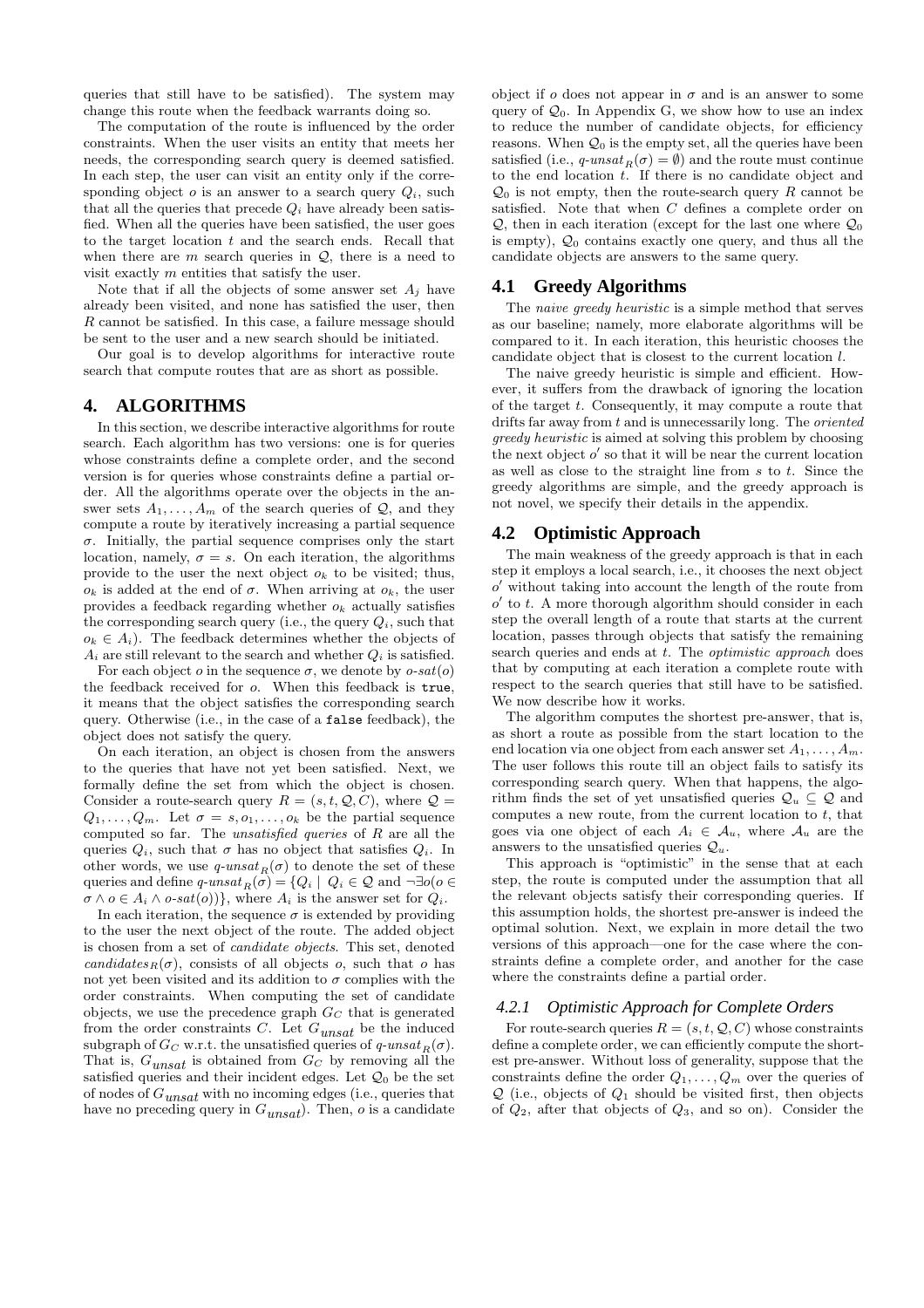|  |  |  | Ordered Optimistic $((s, t, Q, C), D)$ |  |
|--|--|--|----------------------------------------|--|
|--|--|--|----------------------------------------|--|

| <b>Input:</b> Start location s, target location t, search queries<br>$Q_1, \ldots, Q_m$ ordered according to C, a dataset D<br><b>Output:</b> A route that satisfies the search queries $Q_i$ in |
|--------------------------------------------------------------------------------------------------------------------------------------------------------------------------------------------------|
| the order of increasing i, based on feedback from the user                                                                                                                                       |
| 1: $u\text{-}location \leftarrow s$                                                                                                                                                              |
|                                                                                                                                                                                                  |
| 2: for $i=1$ to m do                                                                                                                                                                             |
| 3:<br>$found \leftarrow false$                                                                                                                                                                   |
| while $A_i \neq \emptyset$ and not <i>found</i> do<br>4:                                                                                                                                         |
| $o \leftarrow \text{argmin}(dist(u\text{-}location, o) + dist\text{-}t(o))$<br>5:                                                                                                                |
| $o \in A$                                                                                                                                                                                        |
| 6:<br>provide $\sigma$ to the user and receive a feedback                                                                                                                                        |
| 7:<br>u-location $\leftarrow$ the location of o                                                                                                                                                  |
| if <i>o</i> satisfies $Q_i$ then<br>8:                                                                                                                                                           |
| 9:<br>$found \leftarrow true$                                                                                                                                                                    |
| 10:<br>else                                                                                                                                                                                      |
| 11:<br>$A_i \leftarrow A_i - \{o\}$                                                                                                                                                              |
| 12:<br>if not <i>found</i> then                                                                                                                                                                  |
| 13:<br><b>return</b> "the route cannot be completed"                                                                                                                                             |
| 14: provide the target destination t to the user                                                                                                                                                 |
|                                                                                                                                                                                                  |

#### Figure 1: Optimistic algorithm when  $C$  defines a complete order

answer sets  $A_1, \ldots, A_m$  of R. For each  $o \in A_i$   $(1 \leq i \leq m)$ , we compute the minimal distance of a route that starts at  $\boldsymbol{o}$ and for  $j = i + 1, \ldots, m$ , passes through one object of each  $A_i$  in the order of increasing j, and finally arrives at t. We denote this minimal distance by  $dist-t(o)$  and refer to it as the distance-to-target of o. An algorithm for computing the  $dist-t(o)$  values is presented in Appendix C.

The optimistic algorithm for route-search queries  $R =$  $(s, t, Q, C)$ , where C defines a complete order, is shown in Figure 1. This algorithm computes a route that satisfies the search queries  $Q_i$  in the order of increasing i. In each iteration, it suffices to compute only the next object to be visited, rather than a whole route. Line 1 sets the current location to s. The loop of Line 2 iterates through the answer sets  $A_i$ in the order of increasing i. For each  $A_i$ , the loop of Line 4 iterates over objects of  $A_i$  until it finds one that satisfies  $Q_i$ . In Line 5, the algorithm picks the object o of  $A_i$  that appears on the shortest pre-answer (w.r.t.  $Q_i, \ldots, Q_m$ ) from the current location to  $t$ . In Line 6, the user is informed to travel to o and provides her feedback. Line 7 sets the current location to that of  $o$ . The test of Line 8 checks whether  $o$ satisfies  $Q_i$ . If the test is positive, then Line 9 sets *found* to true, which means that the while loop of Line 4 terminates and the algorithm proceeds to the next iteration of Line 2. Otherwise (i.e.,  $o$  does not satisfy  $Q_i$ ), the object  $o$  is removed from  $A_i$  and another iteration of the loop of Line 4 is done. If  $A_i$  becomes empty before finding an object that satisfies  $Q_i$ , the algorithm terminates in Line 13 after notifying the user that the route cannot be completed. When the loop of Line 2 terminates (without reaching Line 13), the user is informed to travel to the target location.

#### *4.2.2 Optimistic Approach for Partial Orders*

In case of a complete order, computing the distance-totarget values is rather straightforward, because the shortest route from the current location to  $t$  is unique. In case of a partial order, the shortest route may vary depending on the

types of objects that have already been visited. As an example, suppose that there is no order constraint that involves  $Q_i$ , i.e., an object of  $A_i$  may appear anywhere on the route. If the current location is an object  $o \in A_i$ , where  $j \neq i$ , then we should consider (at least) two distinct shortest routes from  $o$  to  $t$ ; one of those routes visits an object of  $A_i$  while the other does not. In other words, the distance-to-target value of  $o$  depends on whether an object of  $A_i$  has already been visited or not. Thus, we should compute the distanceto-target value of o for each possible history, namely, each sequence of queries that have already been satisfied.

Formally, we first construct the set  $\mathcal{O}_C$  of all the complete orders over  $Q$  that conform to the constraints of  $C$ . Next, consider an object  $o \in A_i$ . We have to compute for o a distance-to-target value for each sequence  $Q_{i_1}, \ldots, Q_{i_f}$  of distinct search queries, such that  $Q_{i_1}, \ldots, Q_{i_f}, Q_i$  is a prefix of some element of  $\mathcal{O}_C$ . We do it by considering every suffix  $Q_{i_g}, \ldots, Q_{i_m}$ , such that  $Q_{i_1}, \ldots, Q_{i_f}, Q_i, Q_{i_g}, \ldots, Q_{i_m}$  is in  $\mathcal{O}_C$ . We compute the distance-to-target value of o w.r.t. the complete order  $Q_{i_1}, \ldots, Q_{i_f}, Q_i, Q_{i_g}, \ldots, Q_{i_m}$  using the algorithm of Figure 2. The actual distance-to-target value of *o* w.r.t. the sequence  $Q_{i_1}, \ldots, Q_{i_f}$  is the minimum over all the possible suffixes. This computation is based on the assumption that all the objects that correspond to the queries of a possible suffix  $Q_{i_g}, \ldots, Q_{i_m}$  are available, namely, none of them has already been visited and failed. However, this is not necessarily true, because the partial order implied by the constraints of C may allow objects corresponding to some  $Q_i$   $(j \neq i)$  to be visited either before or after o. Therefore, the computed distance-to-target value is only an estimation. We elaborate on this in the Appendix E. In summary, we create for each object o an estimated-distance table (EDT) that maps sequences of search queries to distance-to-target values. Finally, observe that if two distinct sequences consist of exactly the same queries, then the same value is computed for both. Hence, the entries of an EDT are subsets of  $Q$  rather than sequences. The following example illustrates what are the entries of an EDT.

EXAMPLE 4.1. Consider a route-search query where  $\mathcal{Q} =$  ${Q_1, Q_2, Q_3, Q_4, Q_5}$  and  $C = {Q_1 \prec Q_2, Q_2 \prec Q_3, Q_2 \prec Q_4}$  $Q_4, Q_3 \prec Q_5, Q_4 \prec Q_5$ . There are two complete orders to consider:  $Q_1, Q_2, Q_3, Q_4, Q_5$  and  $Q_1, Q_2, Q_4, Q_3, Q_5$ . Now, for an object  $o_2$  in the result of  $Q_2$ , the EDT has a single entry, which maps the set  ${Q_1}$  to the shortest distance among the following two routes: (1) the shortest pre-answer from  $o_2$ to t with respect to the complete order  $Q_2, Q_3, Q_4, Q_5$ , and (2) the shortest pre-answer from  $o_2$  to t with respect to the complete order  $Q_2, Q_4, Q_3, Q_5$ .

For an object  $o_3$  in the result of  $Q_3$  there are two entries in the EDT, one is for the set  $\{Q_1, Q_2\}$  and the other is for the set  $\{Q_1, Q_2, Q_4\}.$ 

The optimistic approach starts the processing of a routesearch query by constructing an EDT for every object. The route is computed in stages as follows. Let  $\sigma = s, o_1, \ldots, o_k$ be the sequence of objects visited thus far (initially  $\sigma = s$ ). We use  $q$ -sat $_R(\sigma)$  to denote the set of queries that have been satisfied by  $\sigma$  (i.e.,  $q\text{-}sat_B(\sigma) = \mathcal{Q} \setminus q\text{-}unsat_B(\sigma)$ ). For an object o that has an entry for  $q$ -sat $_R(\sigma)$  in its EDT, let  $d_{\sigma}(o)$ be the value of that entry. The next object to be visited is the one that minimizes the sum  $dist(o_k, o) + d_{\sigma}(o)$ , among all objects o that have an entry for  $q\text{-}sat_R(\sigma)$  in their EDT and are not already in  $\sigma$ .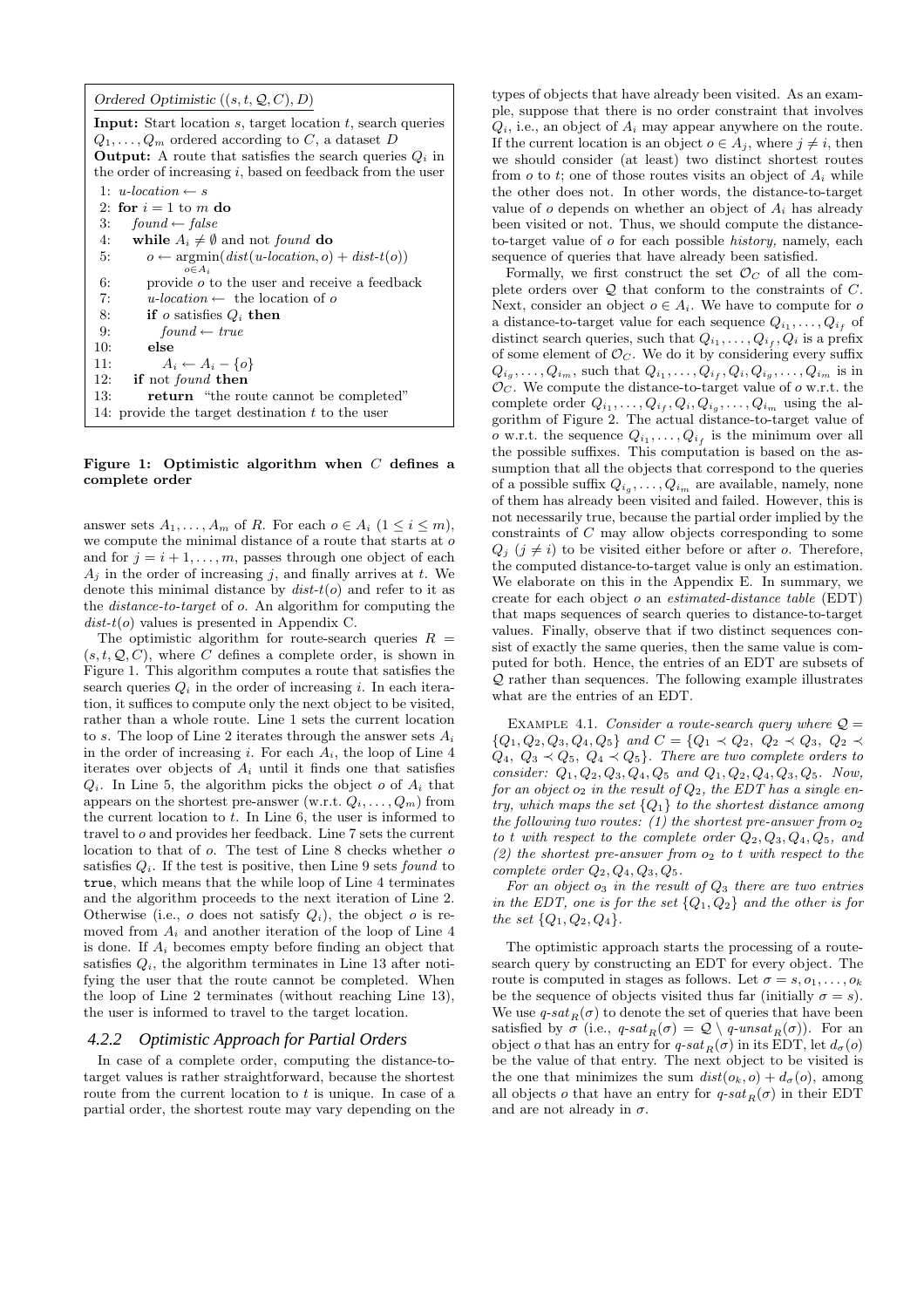### **4.3 The Effect of Probabilities on the Route**

Thus far, we presented greedy algorithms and optimistic algorithms that consider only the distances between objects, but ignore the probabilities. One way to add to these algorithms the effect of the probabilities is by changing the distance function. For every two objects  $o_1$  and  $o_2$ , we define the distance function  $dist_p(o_1, o_2)$  to be  $dist(o_1, o_2)/prob(o_2)$ . We can now use  $dist_p$  instead of dist. This increases the distance to objects with a low probability of success in a manner that is inversely proportional to the probability.

### **4.4 Minimizing the Expected Distance (MED)**

The optimistic approach employs a best-case scenario. That is, the next object to be visited is the first on the shortest route that passes through one object of each answer set  $A_i$ , such that  $Q_i$  has not yet been satisfied. A more realistic approach is to use an average-case analysis. The main idea is to choose the next object based on the expected, rather than the shortest, distance that still remains to be traveled. To formalize this notion, let s be the current location and consider an object o. The following is a recursive definition of the expected distance to be covered, given that o is the next object to be visited. There are some expected distances  $\ell_s$  and  $\ell_f$  from *o* to the target location,<sup>2</sup> depending on whether o succeeds (i.e., satisfies its corresponding query) or fails, respectively. Thus, given that  $o$  is the next object, the expected distance from the current to the target location is the following sum.

$$
dist(s, o) + prob(o) \cdot \ell_s + (1 - prob(o)) \cdot \ell_f \qquad (1)
$$

In the MED approach, the next object  $o$  to be visited is one that minimizes the above sum.

Computing the expected distance for an object  $o$  is not easy. First, there could be an exponential number of preanswers that need to be considered. Second, we should avoid pre-answers that visit the same object more than once, which means that when constructing the pre-answers, we should keep the entire history (i.e., the visited objects) of each pre-answer. Doing so for an exponential number of pre-answers is impractical. Hence, we use heuristics that estimate the expected distance, rather than compute it precisely. Examples that illustrate the difference between MED and the other algorithms are provided in Appendix I.

### *4.4.1 MED for Complete Orders*

In this section, we describe the version of MED for routesearch queries with a complete order. The crux of the algorithm is an estimation of the expected distance, given that objects must be visited in the order dictated by the constraints. Actually, an expected distance is computed for each object  $o$ , assuming that the route starts at  $o$  and has to satisfy the search query  $Q$  that corresponds to  $o$  as well as all the search queries that succeed Q in the complete order. As explained later in this section, this estimation employs a heuristic that enforces a total order on the objects of the dataset D, thereby limiting the number of examined routes. The expected distances are stored in an array E. For each object  $o$ , the entry  $E[o]$  estimates the expected

distance of the shortest route that satisfies all the remaining search queries, starting with the one corresponding to  $o.$  After computing the array  $E$ , the rest of the MED algorithm is straightforward. In each step, the next object  $o$  is the one that minimizes the expected travel distance given by Equation 1 and  $E[*o*]$  (the latter estimates the sum of the last two terms of Equation 1). The MED algorithm for complete orders is described in detail in Appendix D.

In the remainder of this section, we describe how to compute the estimation  $E[o]$  for all objects  $o \in D$ . First, we define the order  $\prec$  over the objects of D. When doing so, we assume that the queries  $Q_1, \ldots, Q_m$  and their corresponding answers  $A_1, \ldots, A_m$  are ordered according to  $\prec$ , i.e., if  $i < j$  then  $Q_i \prec Q_j$ . Now, if  $o_1 \in A_i$ ,  $o_2 \in A_j$ and  $i < j$ , then naturally  $o_1 \prec o_2$ , because objects of  $A_i$ must be visited before objects of  $A_j$ . In order to define  $\prec$  for objects of the same answer set  $A_i$ , we partition the straight line from s to t into  $m + 1$  equal intervals. Let the sequence of points  $p_0, p_1, \ldots, p_m, p_{m+1}$  describe this partition, where  $p_0 = s$  and  $p_{m+1} = t$ . In other words, the intervals  $[p_i, p_{i+1}]$   $(0 \leq i \leq m)$  cover the straight line from s to t, they are disjoint and have the same length. Objects of the same answer set  $A_i$  are ordered according to their distance from  $p_i$ . That is,  $o_1 \prec o_2$  if  $o_1$  and  $o_2$  are both in  $A_i$  and  $dist(o_1, p_i) < dist(o_2, p_i)$ . In case of a tie (i.e.,  $dist(o_1, p_i) = dist(o_2, p_i)$ ), the order between  $o_1$  and  $o_2$ is defined arbitrarily.

The rationale for the above definition is to prefer objects that are closer to the line from  $s$  to  $t$  and, in particular, objects whose distance from  $s$  is linearly proportional to their position on a possible route. In other words, the goal is to choose the next object so that it will be in the direction toward to  $t$ , but not too close to  $t$ , in order to avoid routes that unnecessarily go back and forth.

When estimating the expected length of a route, we should take into account the possibility that some search queries are not satisfied by any object. To do it properly, we define for each answer set  $A_i$  a *penalty* that amounts to the length of a route that goes through all the objects of  $A_i$  (which must be done when  $Q_i$  cannot be satisfied). That is, penalty $(A_i)$  =  $\Sigma_{j=1}^{k-1} dist(o_j^i, o_{j+1}^i)$ , where the route  $o_1^i, \ldots, o_k^i$  passes exactly through all the objects of  $A_i$  from the smallest to the largest, according to the order  $\prec$ . (In Appendix D, we explain why the penalty has been defined this way.)

Recall that  $E[o]$  denotes our estimation of the expected length of the shortest route from an object  $o$  of  $A_i$  to  $t$ , such that the search queries  $Q_i, \ldots, Q_m$  are satisfied.  $E[\rho]$ is given by

$$
E[o] = prob(o) \cdot (dist(o, os) + E[os]) + + (1 - prob(o)) \cdot (dist(o, of) + E[of])
$$
 (2)

where  $o_s$  and  $o_f$  are defined as follows. If  $o$  succeeds, then an object of  $A_{i+1}$  should be visited next. Therefore, we choose  $o_s$  from the objects of  $A_{i+1}$  so that the sum  $dist(o, o_s) + E[o_s]$ is minimized, except that  $o_s$  is t if  $i = m$  (note that by definition,  $E[t] = 0$ . If o fails, then another object of  $A_i$  should be visited next. To avoid an exponential computation, we choose  $o<sub>f</sub>$  from the objects of  $A<sub>i</sub>$  that are larger than o according to  $\prec$ . In particular,  $o_f$  is picked out so that the sum  $dist(o, o_f) + E[o_f]$  is minimized; however, if o is the last object of  $A_i$  (according to  $\prec$ ), then we replace the sum  $dist(o, o_f) + E[o_f]$  with penalty $(A_i)$ , because none of the visited objects of  $A_i$  satisfies  $Q_i$ .

 $\overline{\textbf{2}\text{More precisely,}}$  the user travels until she either arrives at  $t$ or discovers that one of her search queries cannot be satisfied. The expected distance is computed by considering the probabilities and lengths of all the routes she may travel.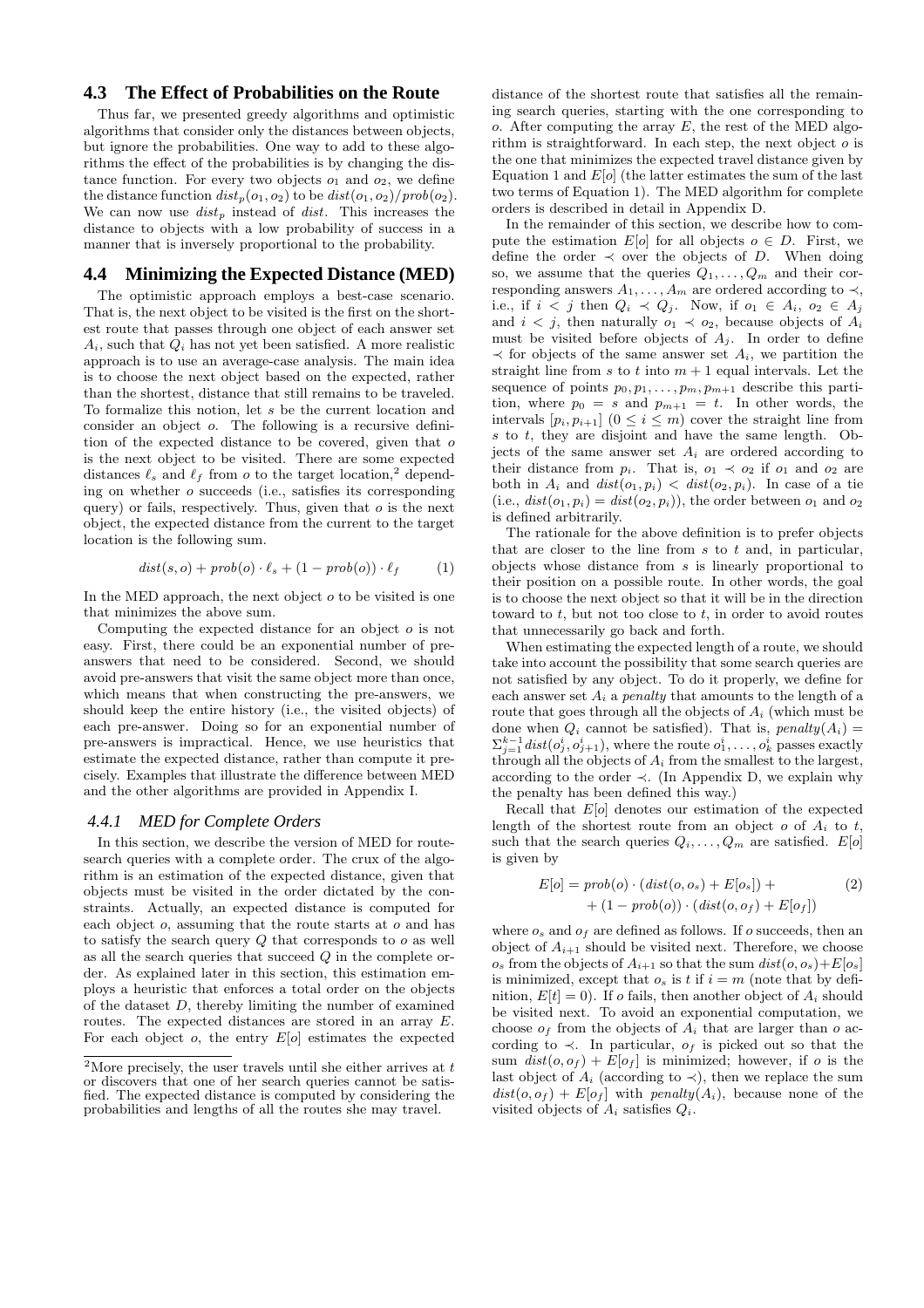The algorithm ComputeExpLen computes all the entries of  $E$  by means of Equation (2). To make the process well defined, the algorithm iterates over the objects of D from the largest to the smallest, according to ≺. The pseudo-code is given in Figure 4 of Appendix D.

#### *4.4.2 MED for Partial Orders*

The adaptation of MED to partial orders is obtained in a way similar to how it was done in the case of the optimistic approach. An estimation of the expected distance has to be computed for every pair  $(o, S)$ , such that  $o$  is an object in the answer set of some query and  $S$  is a subset of  $Q$  that represents a possible history, namely, the search queries of S have already been satisfied before arriving at o.

Formally, let S be a subset of  $\mathcal Q$  and  $\Sigma$  be a sequence  $Q_{i_g}, \ldots, Q_{i_m}$  of distinct queries. Recall that  $\mathcal{O}_C$  is the set of all the complete orders implied by the constraints of C. We can view each element of  $\mathcal{O}_C$  just as a sequence. We say that  $\Sigma$  is *consistent* with S if the following holds. (1)  $\Sigma$  is a suffix of some element of  $\mathcal{O}_C$ ; (2) No search query appears in both S and  $\Sigma$ ; and (3) Every search query of Q appears in either S or  $\Sigma$ . We say that  $\Sigma$  is an *i-sequence* if  $Q_i$  is the first query in  $\Sigma$ .

Consider an object  $o \in A_i$ . The array E (of estimations) of expected distances has an entry for every pair  $(o, S)$ , such that  $S \subseteq \mathcal{Q}$  and there is some i-sequence  $\Sigma$  that is consistent with S. The value  $E[0, S]$  is computed as follows.

Let  $\Sigma$  be an *i*-sequence that is consistent with S. We apply the algorithm ComputeExpLen of Figure 4 w.r.t. the complete order  $\Sigma$  (while ignoring objects corresponding to search queries that do not appear in  $\Sigma$ ). We do it for every i-sequence that is consistent with S. The minimum value computed for o, over all the i-sequences that are consistent with S, is assigned to  $E[0, S]$ .

The above description of how to compute  $E[0, S]$  is not the most efficient way of doing it. In fact, it suffices to apply the algorithm ComputeExpLen of Figure 4 once for each complete order of  $\mathcal{O}_C$ . (Recall that  $\mathcal{O}_C$  is the set of complete orders implied by the constraints of  $C$ .) If we do it in this way, then we actually compute values of the form  $E[<sub>o</sub>, <sub>Γ</sub>],$  where  $\Gamma \in \mathcal{O}_C$ . Let  $\Gamma \langle <sub>o</sub> \rangle$  denote the suffix of  $\Gamma$  that starts at the  $Q_i$  corresponding to o.  $E[0, S]$  is the minimum over all  $E[0, \Gamma]$ , such that  $\Gamma \langle \phi \rangle$  is consistent with S.

More specifically, for each object *o*, we need to divide all the  $E[0, \Gamma]$  into subsets, such that in each one all the  $\Gamma$ have the same search queries appearing before  $Q_i$ . Thus, each subset corresponds to one  $E[0, S]$ , where S is the set of search queries that appear before  $Q_i$  in all the  $\Gamma$  of the subset.  $E[0, S]$  is assigned the minimum value in its corresponding subset.

As earlier,  $\sigma$  denotes the route traveled thus far, and  $q-sat_R(\sigma)$  is the set of queries that have already been satisfied. The algorithm MED for partial orders is similar to MED for complete orders (given in Figure 3 of Appendix D). The main difference is changing Line 10 of Figure 3 so that the next object to be visited is the one that minimizes the sum  $dist(curr, o) + E[o, q-sat_B(\sigma)]$  over all objects o, such that  $E[0, q\text{-}sat_R(\sigma)]$  is defined, o has not yet been visited and its corresponding search query still has to be satisfied. If there is no such o, then the algorithm has failed to find a route. As usual, if the route  $\sigma$  has satisfied all the search queries, then the user should travel to the target location t.

# **5. EXPERIMENTS**

In order to examine the effectiveness and efficiency of our methods, we tested them over real-world data in a variety of cases. We conducted many experiments and we present here only the results of typical cases. In our experiments we used real-world data. We simulated the satisfaction of objects according to their probabilities and we tested routesearch queries  $R$  where the number of search queries in  $Q$  is between three to seven. See details in Appendix H.

### **5.1 Effectiveness**

We conducted a series of experiments to examine the effectiveness of our algorithms. We tested the effect of different parameters on each algorithm. In the experiments we compared MED, Optimistic, Oriented Greedy and Naive Greedy. For Optimistic and Oriented Greedy, we experimented with the version that is affected by the probabilities, i.e., the version that uses  $dist_p$  instead of dist. In this section, we denote the Optimistic by wOpt, the weighted oriented Greedy by wGre, and the Naive Greedy by bGre.

We conducted experiments using many different queries, as well as many different start and end points. However, we did not find any significant impact of setting different start/end locations, nor of using different search queries, on the comparison between the different algorithms. Thus, these parameters are not specified in the experiments below.

Comparing the algorithms one to the other only provides a relative indication of their effectiveness. For a non-relative comparison, we included in our experiments an algorithm we call Perfect. Perfect computes the shortest route while having the satisfaction conditions of all the objects before the first step. Since Perfect has information that no interactive algorithm has, the route computed by Perfect is the best that any interactive algorithm could hopefully compute. Obviously, in actual scenarios, such an algorithm does not exist; however, in our experiments, we had all the information on the objects, and hence, we were able to use it. We compare the results of our algorithms to the results of Perfect, in order to show that our algorithms are effective in general and not just relatively.

Figures 5, 6 and 7 show the results of tests that examine the effect of order constraints on the effectiveness of the algorithms.<sup>3</sup> In these graphs, the x-axis shows lengths. For each length  $\ell$ , the y-axis presents the percentage of routes that were created interactively and had a length of at most  $\ell$ . The percentage was achieved by running each route-search query 100 times, while simulating interaction with the user. When comparing two interactive algorithms on such a graph, the better algorithm is the one whose curve is higher because the routes it produces are expected to be shorter.

In the experiments whose results are presented in Figure 5, Figure 6 and Figure 7, probabilities where normally distributed<sup>4</sup> with mean 0.7 and standard deviation 0.1. The route-search queries in this experiment comprise five search queries, i.e., need to go via objects of five types.

Figure 5 shows the results of the algorithms for the case where there are no order constraints. There are 120 complete orders in this case. Figure 6 shows the results for the case where there is a partial order. There are 20 complete

 $^3 \mathrm{The}$  figures of this section appear in the appendix.

<sup>4</sup>The actual distribution is close to normal since we do not allow objects to receive a probability lower than zero or greater than one.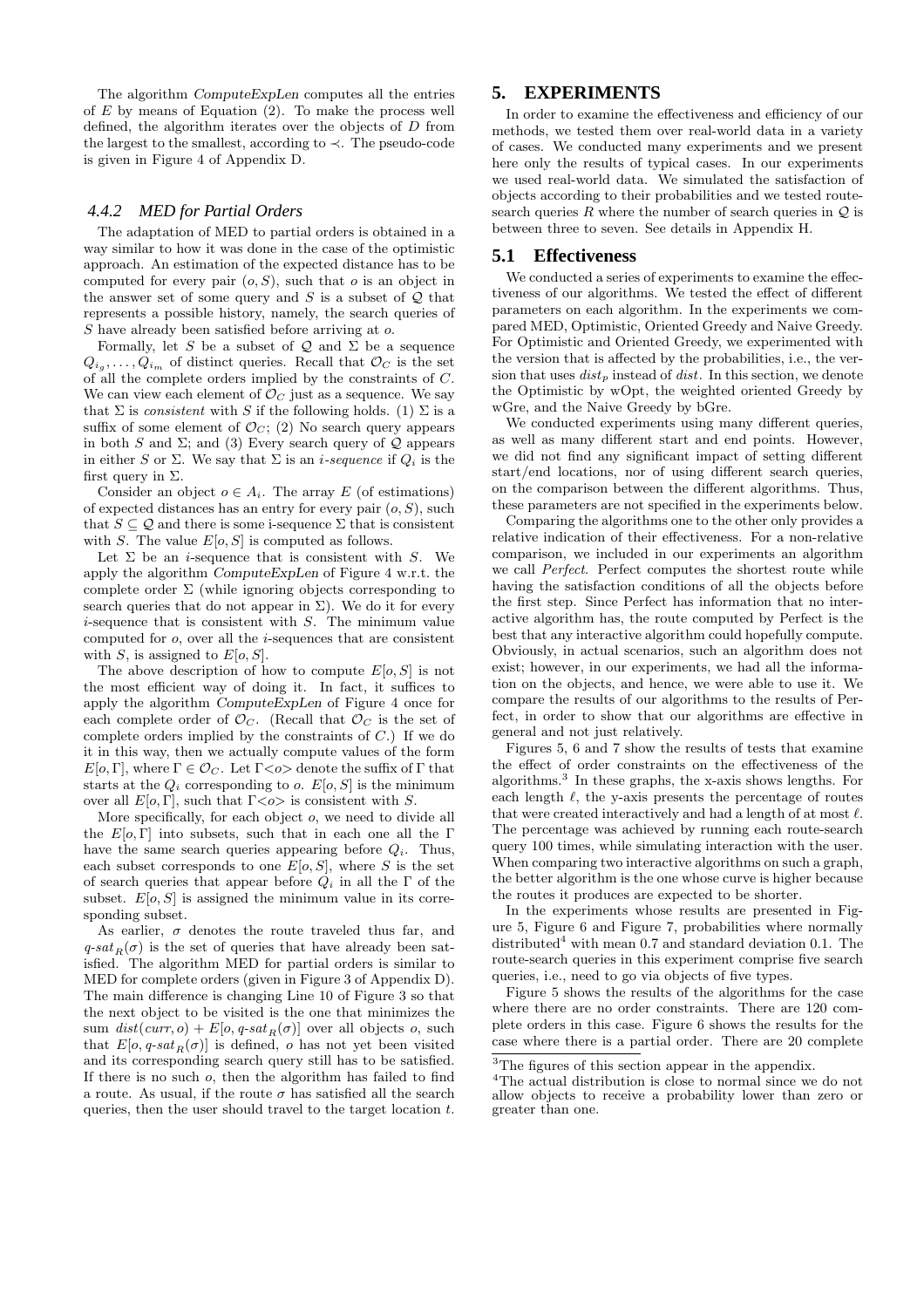orders in this case. The case where the constraints define a complete order is presented in Figure 7.

The results show that MED outperforms the other algorithms in almost all of the cases. Optimistic (wOpt) is almost as good as MED, and both of them are almost as good as Perfect, which shows that they are indeed effective. The Greedy algorithms bGre and wGre are less effective than MED and wOpt.

Figure 8 presents the results of comparing the algorithms to Perfect. For each algorithm, it shows the average difference between the length of the route computed by the algorithm and the length of the route computed by Perfect. The results are shown for the cases where the means of the probabilities are 0.3, 0.6 and 0.9, respectively. Not surprisingly, the results of the algorithms are closer to Perfect when probabilities are high than when probabilities are low. This experiment also shows that MED is the most effective in all cases. Optimistic is effective when the probabilities are high, but it is not effective when the probabilities are low. This is because it applies an "optimistic" assumption and when the probabilities are low, this assumption is incorrect. The greedy approach is relatively good when the probabilities are low, because in this case, most of the visited objects fail to satisfy the user, so not planning and going to the nearest object is a good strategy for this case.

Figures 9, 10 and 11 show the results of the different algorithms for a search over three datasets, where the probabilities are normally distributed with means 0.3, 0.6 and 0.9, respectively. In this experiment, the route-search query comprised three search queries, thus, the objects are partitioned into three categories. This experiment provides an additional affirmation to the effectiveness of MED.

In Appendix E, we presented the problem of phantom objects and claimed that a possible solution is to recalculate the estimation of the minimal distance after every negative feedback. We denote by rMED the algorithm Recalculate MED and by rwOpt the algorithm Recalculate Optimistic. Our experiments showed that recalculation has almost no effect on the effectiveness of the algorithms. The results of these experiments are presented in Figure 12. The test shows this by comparing the results of MED, rMED, wOpt and rwOpt to the results of Perfect. It is done over datasets in which the probability is normally distributed with means 0.3, 0.6 and 0.9, respectively. Each column is the average over three different start and target locations, and for 100 different interactive runs. It can be seen that there is almost no difference between MED and rMED. Similarly, there is almost no difference between wOpt and rwOpt.

### **5.2 Efficiency**

We analyzed the complexity of our algorithms (see details in Appendix F) and tested them experimentally. We conducted our tests on a standard computer with Intel Core 2 Duo 2.26 GHz CPU and 2 GB of RAM. All the algorithms compute the next object on the route within less than a millisecond. (Except for the Recalculating versions of MED and Optimistic.) The difference in the efficiency of the algorithms is in the preprocessing time they require. When users initiate a route search, they may want the first object to be provided instantly, and thus, the efficiency of the preprocessing is important in many cases.

Table 1 presents the pre-processing times of the different algorithms. It shows that the greedy algorithms are the

most efficient. MED is the least efficient because it requires a relatively long preprocessing step. It can be seen that the preprocessing requires significantly less time for a complete order than for no order. In general, the efficiency of the preprocessing is inversely proportional to the number of possible orders that comply with the order constraints.

### **6. CONCLUSION**

We studied the problem of interactive route search in the presence of order constraints, for two cases. In one case, the constraints define a complete order over the types of entities that should be visited, and in the other they define a partial order. For each case, we presented three algorithms, having in mind two goals: computing an effective route (i.e., a route that is as short as possible) and doing it efficiently (i.e., finding the next object on the route as quickly as possible). The Greedy algorithm is the most efficient, yet the route it computes is the least effective. The MED algorithm, in contrast, provides the most effective route; however, its efficiency is the lowest. The Optimistic algorithm is a compromise that provides a route with effectiveness and efficiency that are between those of MED and Greedy. The differences between the running times of the three algorithms are just in the preprocessing phase. The time needed to find the next object is about the same in all of them (less than 1 millisecond). If efficiency is important, then the best may be a hybrid approach that determines the first object using the Greedy algorithm, and then switches to the MED (or Optimistic) algorithm in order to find subsequent objects. The time it takes the user to get to the first object is more than enough for completing the preprocessing. Thus, the hybrid approach is both efficient and effective.

Future work includes studying the effect of different types of indexes on the efficiency and scalability of our algorithms.

### **7. REFERENCES**

- [1] H. Chen, W.-S. Ku, M.-T. Sun, and R. Zimmermann, The multi-rule partial sequenced route query, GIS, 2008, pp. 1–10.
- [2] Thomas H. Cormen, Charles E. Leiserson, Ronald L. Rivest, and Clifford Stein, Introduction to algorithms, third edition, The MIT Press, 2009.
- [3] X. Huang and C.S. Jensen, In-route skyline querying for location-based services, W2GIS, 2004, pp. 120–135.
- [4] Y. Kanza, R. Levin, E. Safra, and Y. Sagiv, An interactive approach to route search, GIS, 2009.
- [5] Y. Kanza, E. Safra, and Y. Sagiv, Route search over probabilistic geospatial data, SSTD, 2009, pp. 153–170.
- [6] Y. Kanza, E. Safra, Y. Sagiv, and Y. Doytsher, Heuristic algorithms for route-search queries over geographical data, GIS, 2008, pp. 1–10.
- [7] F. Li, D. Cheng, M. Hadjieleftheriou, G. Kollios, and S.H. Teng, On trip planning queries in spatial databases, SSTD, 2005, pp. 273–290.
- [8] M. Sharifzadeh, M. R. Kolahdouzan, and C. Shahabi, Optimal sequenced route query, VLDBJ 17 (2008), no. 8, 765–787.
- [9] M. Terrovitis, S. Bakiras, D. Papadias, and K. Mouratidis, Constrained shortest path computation, SSTD, 2005, pp. 181–199.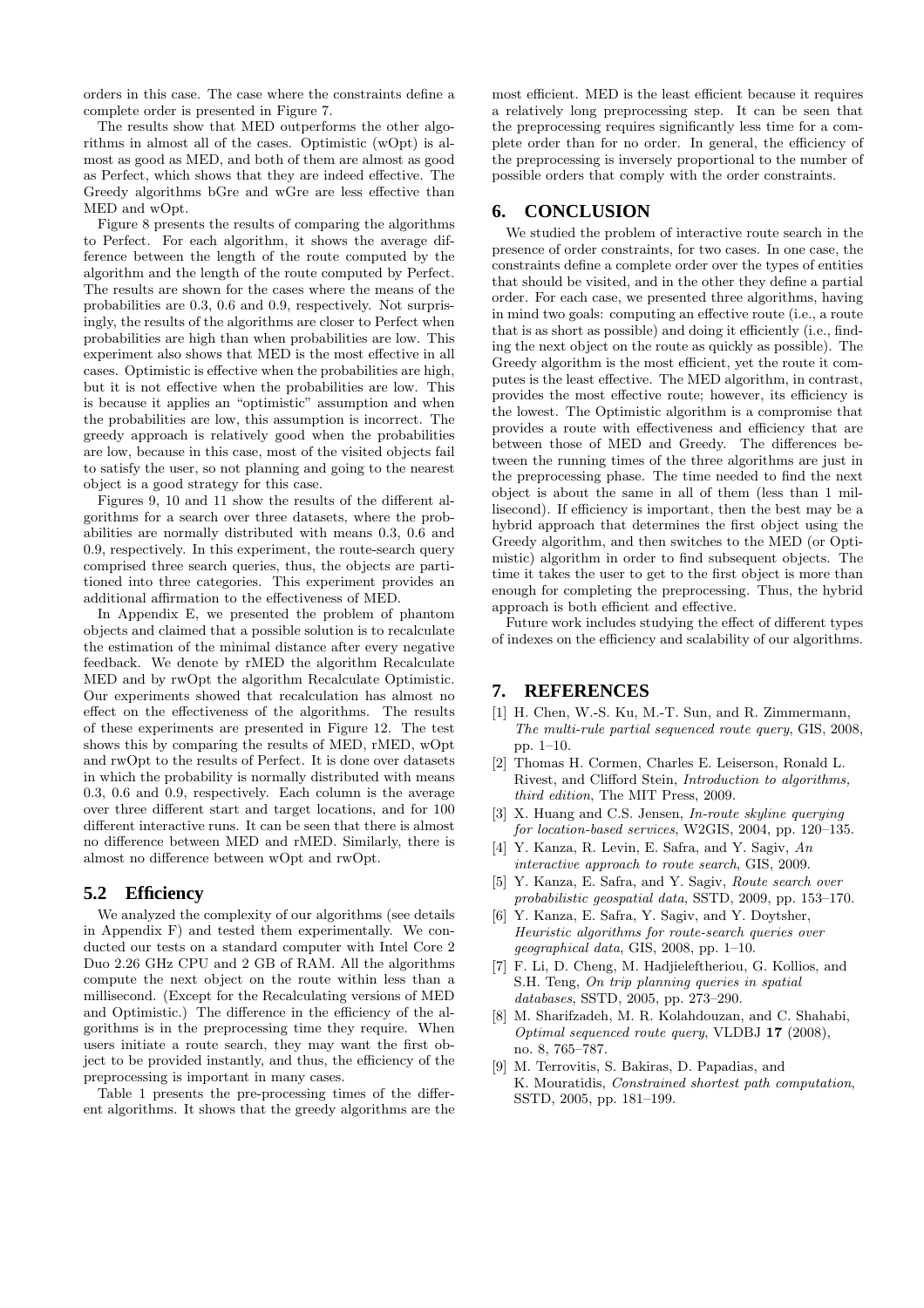### **APPENDIX**

### **A. NAIVE GREEDY HEURISTIC**

The naive greedy heuristic works as follows. In each iteration, this heuristic chooses the candidate object that is closest to the current location  $l$ . Note that  $l$  is  $s$  in the first iteration, and  $l$  is some  $o_k$  in subsequent iterations. Formally, when  $q\text{-}unsat_R(\sigma) = \emptyset$ , all the queries of  $\mathcal Q$  have been satisfied, and hence,  $t$  is the next location and the computation ends. When  $q\text{-}unsat_R(\sigma) \neq \emptyset$ , the naive greedy heuristic chooses a candidate object  $o'$  that is nearest to  $l$ , namely,  $o' \in candidates_R(\sigma)$  and

 $dist(l, o') = \min \{ dist(l, o) \mid o \in candidates_R(\sigma) \}.$ 

### **B. ORIENTED GREEDY HEURISTIC**

The naive greedy heuristic is simple and efficient. However, it suffers from the drawback of ignoring the location of the target t. Consequently, it may compute a route that drifts far away from t and is unnecessarily long, due to the distance from the last object to t. A possible solution is to choose the next object  $o'$  based on the combined distance of  $o'$  from both the current location and  $t$ . This approach is likely to compute a route in the general direction toward t. But the route might progress too fast toward  $t$ , that is, within a few steps, the route will reach objects near  $t$ , even when there are many relevant objects in the vicinity of s and only a few near t.

The oriented greedy heuristic is aimed at solving the above problems by choosing the next object  $o'$  so that it will be near the current location as well as close to the straight line from  $s$  to  $t$ . In order to do so, the algorithm computes for each candidate object o', the sum  $dist(l, o') + dist(s, o') +$  $dist(o', t)$ , where l is the current location. Then the algorithm chooses a candidate object that minimizes this sum.

### **C. DISTANCE TO TARGET**

The algorithm DistanceToTarget of Figure 2 computes dist-t(o) for all the objects  $o \in A_i$ , for  $1 \leq i \leq m$ . It is based on Dijkstra's shortest-path algorithm [2]. The algorithm iterates through the answer sets in reverse order, that is, from  $A_m$  to  $A_1$ . For each object  $o$  of  $A_m$ , the loop of Lines 1– 2 computes  $dist-t(o)$ , which is simply the distance from  $o$  to t. Line 3 iterates through the remaining answer sets. The loop of Lines 4–5 computes dist-t(o) for all objects o of  $A_i$ using the values computed for  $A_{i+1}$ . In particular,  $dist-t(o)$ is the minimum of the sum  $dist(o, o') + dist-t(o')$  over all  $o' \in A_{i+1}.$ 

## **D. MED FOR COMPLETE ORDER**

### **D.1 The Algorithm**

The MED algorithm for a complete order is presented in Figure 3. Line 3 uses a subroutine that returns an array E, such that for all objects o, the entry  $E[*o*]$  is an estimation of the expected distance covered by the shortest route that satisfies all the remaining search queries, starting with the one that corresponds to  $o$ . (The computation of  $E$  is described in Section 4.4.1 and the pseudo-code is given in Figure 4.) The loop of Line 5 (of Figure 3) iterates over the answer sets  $A_i$  in the order of increasing i. The loop of Line 7 iterates until it finds an object of  $A_i$  that satisfies  $Q_i$ ; DistanceToTarget  $(A_1, \ldots, A_m, t)$ 

**Input:** Target location t, answer sets  $A_1, \ldots, A_m$  ordered according to the order defined by C

**Computes:** For each object  $o \in A_i$ , the minimal distance of a route when starting at o, continuing to an object of  $A_{i+1}$ , then to an object of  $A_{i+2}$  and so on until getting to an object of  $A_m$  and ending at t.

1: for each  $o \in A_m$  do 2:  $dist-t(o) \leftarrow dist(o, t)$ 3: for  $i = m - 1$  downto 1 do 4: for each  $o \in A_i$  do 5:  $dist\text{-}t(o) \leftarrow \min_{o' \in A_{i+1}} (dist(o, o') + dist\text{-}t(o'))$ 

#### Figure 2: Computing the distance-to-target values

if eventually none is found, then the algorithm terminates in Line 9. Line 10 chooses the next object  $o$  to be the one that minimizes the sum of the distance from the current location to  $o$  plus the expected length of a route from  $o$  to  $t$ . If  $o$  satisfies its corresponding query, then the algorithm proceeds to the next iteration of Line 5; otherwise, o is deleted from  $A_i$  and another iteration of Line 7 is done.

#### **D.2 The Penalty**

In Section 4.4.1 we defined the penalty for a failure in the last object of  $A_i$  as  $penalty(A_i) = \sum_{j=1}^{k-1} dist(o_j^i, o_{j+1}^i)$ . We explain now why the penalty is defined this way. Essentially, a penalty that is either too small or too large will cause MED to be ineffective.

When the penalty is too small, the algorithm will generate a route that skips many objects, and hence, is likely to fail in satisfying all the queries. To see that, suppose that  $o$  is the last object of  $A_i$  according to  $\prec$ , and the penalty is equal to zero. In this case, o would be chosen early in the MED algorithm (in Line 10 of Figure 3) and the generated route will skip many objects of  $A_i$ .

When the penalty is too large, the algorithm may generate a route that does not skip objects, and thus, goes even via objects that are very far from  $s$  and  $t$ . This may cause the generated route to be too long. Intuitively, the reason for this is that in the computation of the expected distance, the penalty is multiplied by the probability of a failure in all the visited entities. As the penalty gets larger, even a small drop in the probability of a failure causes a relatively large decrease in the expected distance. Therefore, it is more likely that the algorithm will compute a route that does not skip objects (since the more objects are visited, the lower is the probability of a failure.)

We tested various definition of the penalty, and the one we have chosen proved to be the best.

### **E. PHANTOM OBJECTS**

The optimistic approach computes the exact minimal distance (using the algorithm DistanceToTarget of Figure 2) in the case of a complete order. As noted earlier, in the case of partial orders, the optimistic approach computes only an estimation of the minimal distance. The reason for that is that it takes into account the search queries that have already been satisfied, but not the possibility that some of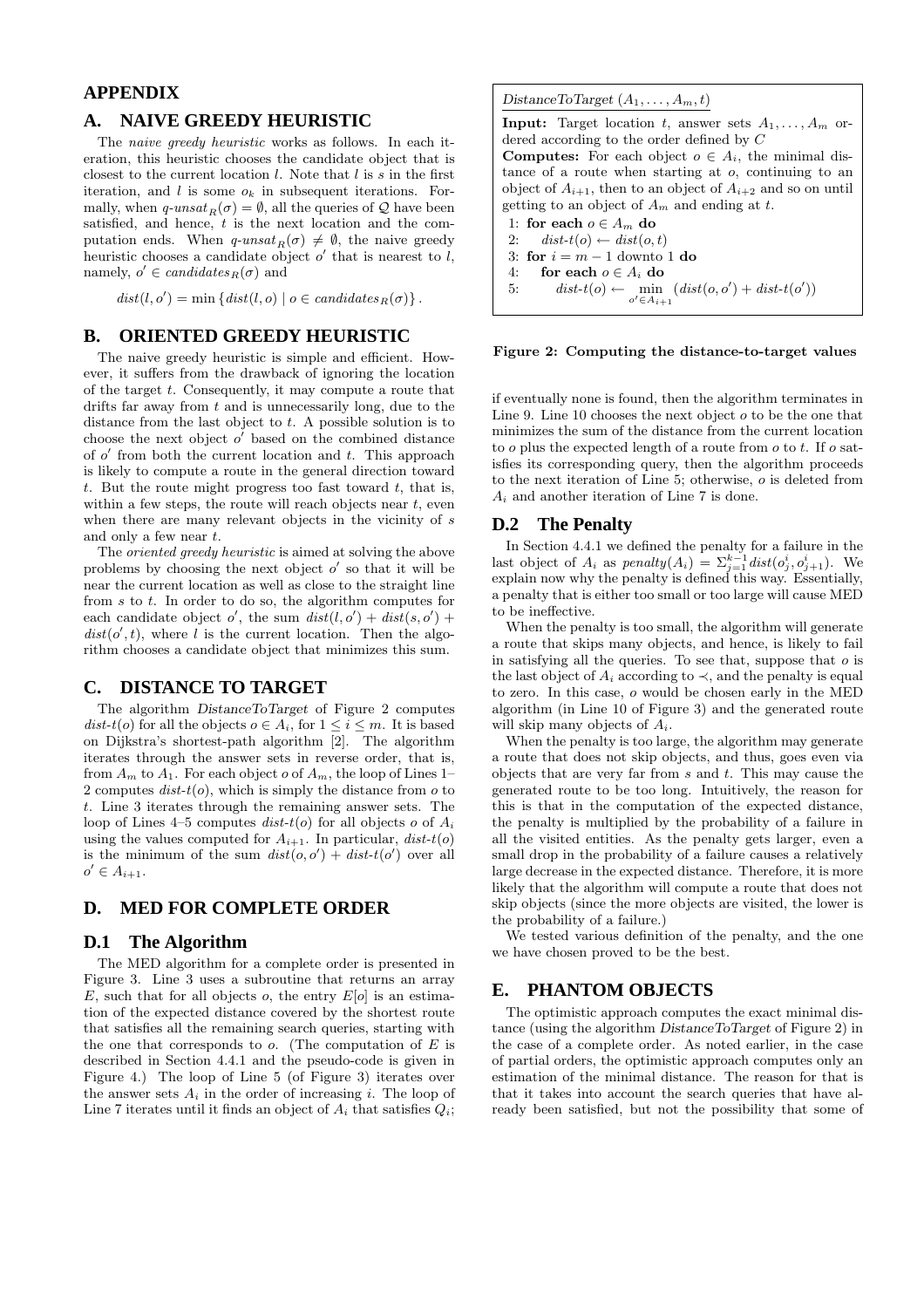| MED $((s, t, Q, C), D, \prec)$ |  |
|--------------------------------|--|
|--------------------------------|--|

**Input:** Start location  $s$ , target location  $t$ , search queries  $Q_1, \ldots, Q_m$  ordered according to C, a dataset D, an order ≺ over D Output: The next object to be visited 1: if  $Q$  is empty then 2: return  $t$ 3: call  $ComputeExpLen (o, E, (s, t, Q, C), D, \prec)$ 4:  $curr \leftarrow s$ 5: for  $i = 1$  to m do 6: found  $\leftarrow$  false 7: while not found do 8: if  $A_i = \emptyset$  then 9: return "the route cannot be completed" 10:  $o \leftarrow \operatorname{argmin}(dist(curr, o) + E[o])$  $o \in A_i$ 11: provide *o* to the user and get a feedback<br>12:  $curr \leftarrow o$  $curr \leftarrow o$ 13: if  $o$  does not satisfy  $Q_i$  then 14: remove *o* from  $A_i$ 15: else 16:  $found \leftarrow true$ 

Figure 3: MED for route-search queries in which C defines a complete order

the visited objects have failed. The values of the minimal distances are computed in a preprocessing step. So, when they are actually used during the construction of a path, it could be that a specific value is based on using an object that has already been visited and failed; hence, this value is only an estimation. We say that a phantom object is used if the choice of the next object is based on a value of the minimal distance that incorporates an object that has already been visited. The phenomenon of phantom objects can also occur in the MED algorithm for partial orders.

A simple solution to the effect of phantom objects is to do the following in each step of computing the next object to be visited. If the most-recently visited object has failed, then discard it and recalculate the estimations before determining the next object. We refer to the versions of Optimistic and MED that perform recalculation of the estimations as Recalculating Optimistic and Recalculating MED, respectively.

This solution is detrimental to the efficiency of the algorithms. Fortunately, our tests show that phantom objects are rare and that recalculating the estimations decreases the length of the produced route only by a very small amount.

# **F. COMPLEXITY ANALYSIS**

We now analyze the complexity of the different algorithms. For interactive algorithms, the time complexity of computing an entire route is not useful because the algorithms are delayed by the need to wait for feedbacks from the user. So instead, we use the following two complexity measures. The preprocessing complexity is the time complexity of the computation that is required for providing the first object of the route. The *step complexity* is the time complexity of computing the next object on the route after at least one object has been computed. We analyze our algorithms according to these two measures. In our analysis, we assume that there

ComputeExpLen  $(E, (s, t, Q, C), D, \prec)$ **Input:** Route-search query  $(s, t, Q, C)$ , a dataset D, an order  $\prec$  over the objects of  $\overline{D}$ **Output:** Array E such that for all  $o \in D$ , the entry  $E[o]$ is an estimation of the expected distance from  $o$  to  $t$ 1: let  $o_{k_m}^m \succ \cdots \succ o_1^m$  be the objects of  $A_m$ 2:  $E[o_{k_m}^{m_m}] \leftarrow prob(o_{k_m}^m) \cdot dist(o_{k_m}^m, t) +$  $+(1-prob(o_{k_m}^m))\cdot penalty(A_m)$ 3: for  $j = k_m - 1$  downto 1 do 4:  $o \leftarrow \text{argmin}$  $\left\{o|o \in A_m \wedge o_j^m \prec o\right\}$  $(dist(o_j^m, o) + E[o])$ 5:  $E[o_j^m] \leftarrow prob(o_j^m) \cdot (dist(o_j^m, t)) +$  $+(1-prob(o_j^m)) \cdot (dist(o_j^m, o) + E[o])$ 6: for  $i = m - 1$  downto 1 do 7: let  $o_{k_i}^i \succ \cdots \succ o_1^i$  be the objects of  $A_i$ 8:  $o \leftarrow \operatorname{argmin}(dist(o_{k_i}^i, o) + E[o])$  $o\in A_{i+1}$ 9:  $E[o_{k_i}^i] \leftarrow prob(o_{k_i}^i) \cdot (dist(o_{k_i}^i, o) + E[o]) +$  $+ (1 - prob(o_{k_i}^i)) \cdot penalty(A_i)$ 10: **for**  $j = k_i - 1$  downto 1 **do** 11:  $o_{A_i} \leftarrow \text{argmin}$  $\left\{ o_{A_{i}}\left|o_{A_{i}}\in A_{i}\wedge o_{j}^{i}\prec o_{A_{i}}\right. \right\}$  $(dist(o_j^i, o_{A_i}) +$  $+ E[*oa*<sub>i</sub>])$ 12:  $o_{A_{i+1}} \leftarrow \text{argmin}$  $o_{A_{i+1}} \in A_{i+1}$  $(dist(o_j^i, o_{A_{i+1}}) + E[o_{A_{i+1}}])$ 13:  $E[o_j^i] \leftarrow prob(o_j^i) \cdot (dist(o_j^i, o_{A_{i+1}}) + E[o_{A_{i+1}}]) +$  $+(1-prob(o_j^i))\cdot\left(dist(o_j^i,o_{A_i})+E[o_{A_i}]\right)$ 

#### Figure 4: Computing the expected distances

are  $n$  objects in  $D$  and these objects are partitioned into  $m$ answer sets.

The Naive Greedy and the Oriented Greedy algorithms require no preprocessing. The computation of the first object on the route has the same time complexity as the computation of any other object on the route. In each step, all the objects of the dataset  $D$  are examined. Thus, these algorithms can be easily implemented to have  $O(n)$  preprocessing complexity and  $O(n)$  step complexity.

The Optimistic algorithm for the case of a complete order starts by executing a preprocessing step of computing the distance-to-target values. For each object of  $D$ , a value is computed by examining the distance from it to all the objects of the next set. Thus, the preprocessing has  $O(\frac{n^2}{m})$ time complexity. The computation of an object is done by choosing an object from a set of at most  $n$  objects. Hence, the step complexity is  $O(n)$ .

In the case of a partial order, there can be  $m!$  possible orders, and hence the preprocessing has time complexity  $O(\frac{n^2}{m}m!)$ . The step complexity requires checking n objects and considering at most  $2^m$  entries in the EDT of each object. Thus, the step complexity is  $O(n2^m)$ .

The algorithm MED for the case of a complete order has a preprocessing step of computing the expected-distance values for the objects. First, the objects of  $D$  are sorted. The sort has  $O(n \log n)$  time complexity. An expected distance is computed for each object and this is done by considering about  $\frac{n}{m}$  objects of some answer set. Thus, the preprocessing complexity is  $O(n \log n + \frac{n^2}{m})$ . The step complexity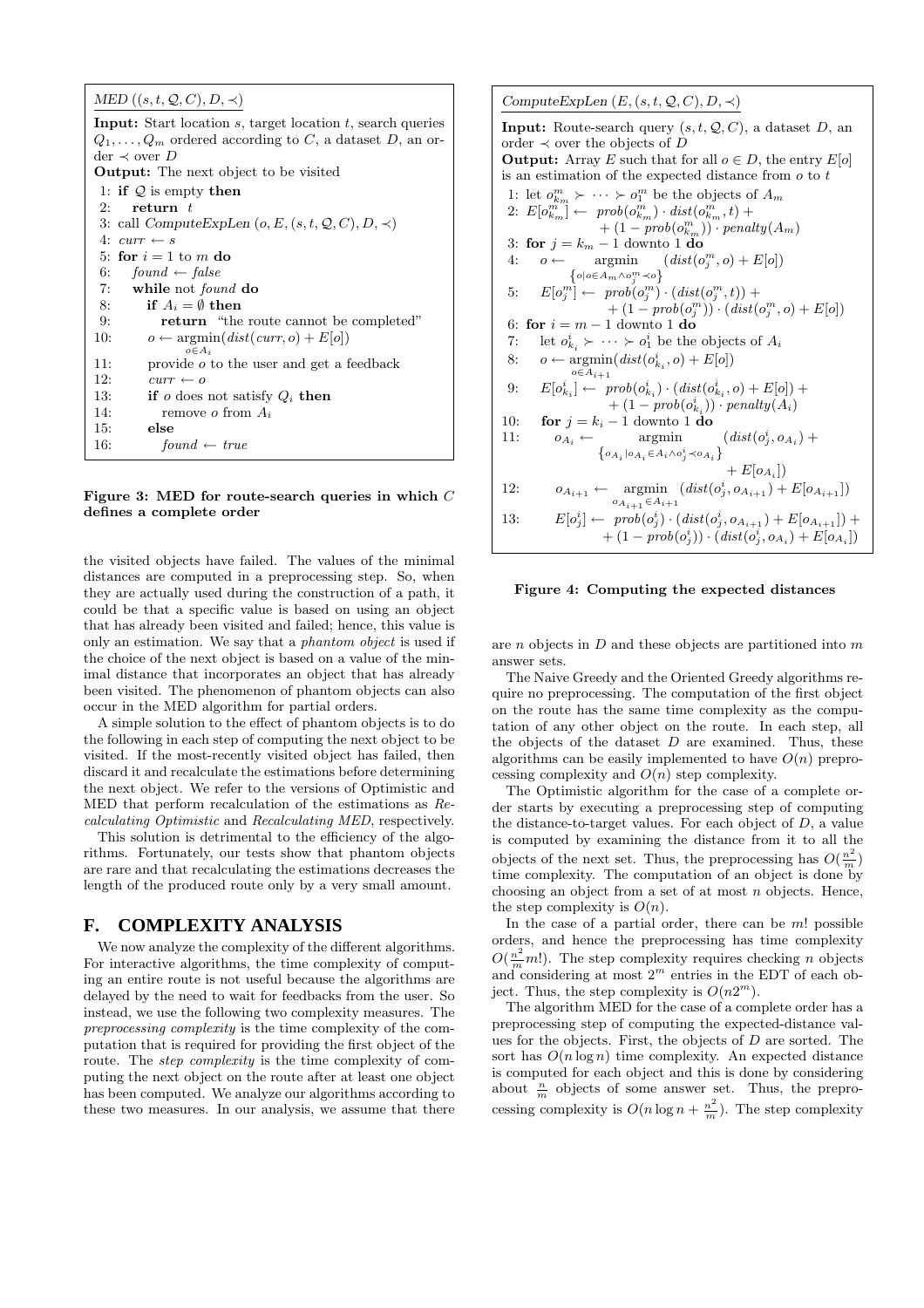



100 0000 80  $\cdot$   $\blacksquare$   $\cdot$  bGre 60 ∙∗∙ wGre  $^{40}$  $\times$  wOpt  $\mathbb{R}-$  Med  $20$ --<br>Perfect 3.655 5,907 8,159 10,412 12,664

Figure 5: No order Figure 6: Partial order Figure 7: Complete



Figure 9: Mean 0.3 Figure 10: Mean 0.6 Figure 11: Mean 0.9



Figure 13: Map of Tel-Aviv (fragment)

requires choosing an object from an answer set, therefore, the step complexity is  $O(n)$ .

For constraints that define a partial order, MED needs to create EDTs and use them in each step. The preprocessing complexity requires considering m! orders, and hence, it is  $O(m!(n \log n + \frac{n^2}{m}))$ . The step complexity is  $O(n2^m)$ , as for Optimistic with a partial order.

Note that in practical scenarios, the number of queries,  $m$ , is relatively small. It is reasonable to assume that in



5.653 6.054 6.455 6.856 7.257

 $-0 - 0 - \beta$ 

bGre

wGre

wOpt

Med

- Perfect

100

 $80$ 

60

 $40$ 

 $\overline{2}C$ 

 $\Omega$ 



Figure 8: Comparison to the perfect result



Figure 12: The effect of recalculating

most practical cases, users will pose route-search queries of no more than ten search queries. Thus, even though the preprocessing complexity and the step complexity are exponential in  $m$ , in the case of partial orders, in practice our algorithms provide answers in an acceptable time. The experiments in the Section 5 confirm this.

# **G. DEFINING THE SEARCH REGION**

We define the *search region* of a query as all the objects contained in a bounding ellipse whose two foci are the user location  $l$ , and the target location  $t$ . An object with location x is inside the ellipse if  $|l-x|+|t-x|\leq \frac{|l-t|}{e}$ , where  $e\in [0,1]$ denotes the eccentricity of the ellipse, which is the ratio of the distance between the foci to the length of the major axis. The relevant objects are retrieved using an R-tree index. This method was proposed and analyzed by Li et al. [7] for filtering out objects that due to their location are not likely be visited by the shortest route from  $l$  to  $t$ . Thus, it reduces the number of objects being examined.

# **H. SETTING**

The real-world data that we used in our experiments is part of a digital map, of the city Tel-Aviv, that has been generated by the Mapa company. A fragment of that map is presented in Figure 13. In our tests, we used the "Point Of Interest" (POI) layer of the map. The objects in this layer represent many different types of geographical entities. We extracted from the map 628 objects of seven different types (20 cinemas, 29 hotels, 31 pedestrian bridges, 54 post offices, 136 pharmacies, 169 parking lots and 189 synagogues). In the experiments, we tested route-search queries  $R$  where the number of search queries in  $Q$  is between three to seven.

In order to simulate interactive scenarios, the satisfaction of each visited object was chosen randomly, when the object was visited, according to the probability of the object. Since we wanted to prevent extreme cases, we ran every query